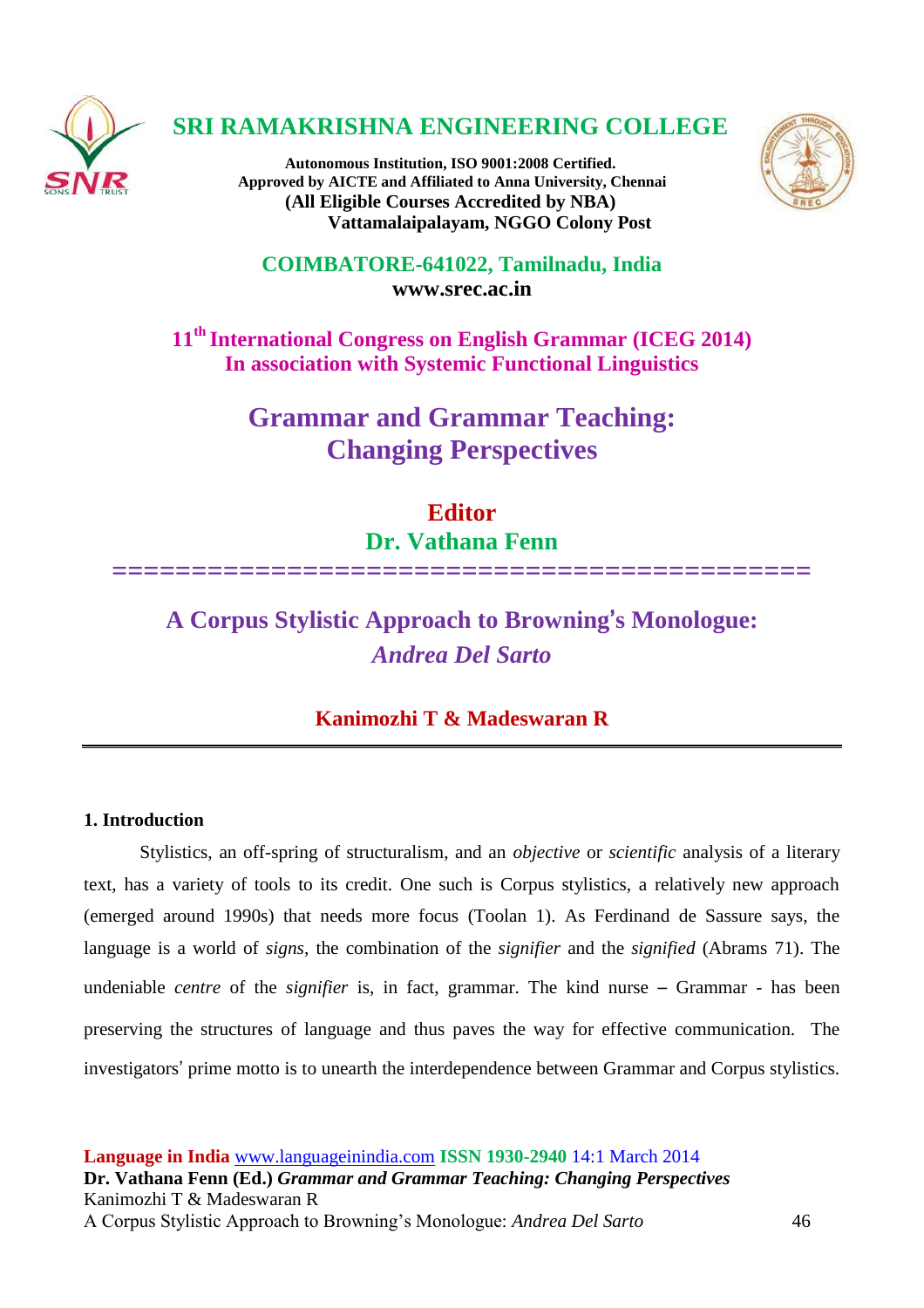*Andrea del Sarto,* one of the master-pieces of Robert Browning, is the corpus selected for exploration.

#### **2. Textual Analysis**

#### **2.1. Lexical Features**

The manual concordance of the select corpus highlights the great majority of concrete nouns **(81.679%)** which can be grouped under seven domains – 01. *Art* 02. *Physique*

03. *Common noun* 04. *Church & relatives,* 05. *Building & others,* 06. *Time & nature* 07.*Proper nouns & Pronouns*

Proper nouns & Pronouns play a predominant role (**54.906%**) in the poem. The personal pronoun *I* (63) and the possessive pronouns *me* (20) and *mine* (5), *myself* (3) complement the opposite sex, female – *you* (42), *yours* (1), *yourself* (1). The study, at semantic level, shows the dominance of *human Physique* (**10.046%**). He sees the physique, from the artist's view point.

The abstract nouns **(18.320%)** are comparatively less in number. The lesser quantity falsifies the investigator's hypothesis that the artist should use more number of abstract nouns.

The corpus is brimming with possessive adjectives (51.724%) and positive (40%). The possessive adjective *my* (28), which is comparatively high in number, illustrates the lyrical or personal view point of the poet. The enormous use of *his* (21) proves his active, dominant mind, according to the researcher.

#### **2.2. Lexico-Syntactic Patterns**

- 1."To-morrow, how you shall be glad for this!" (20)
- 2."Nay, Love, you did give all I asked, I think-" (120)
- 3."The rest avail not. Why do I need you?" (135)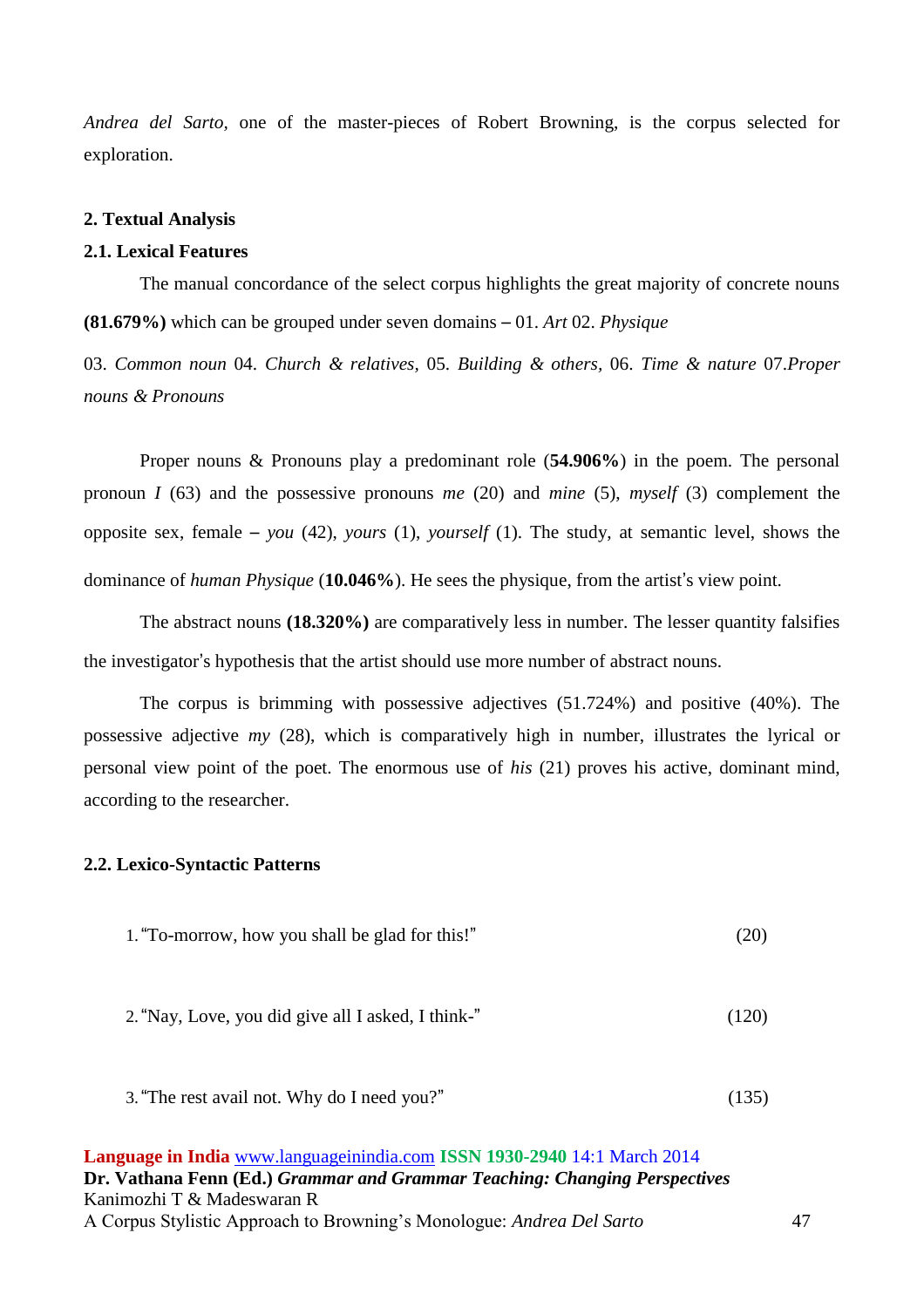4."I surely then could sometimes leave the ground," (151)

5."They were born poor, lived poor, and poor they died:" (253)

6. "… as God lives,

Said one day Agnolo, his very self,

 $To Rafael \ldots$ " (183-185)

*Anastrophe*, the inversion of usual word order*,* (Britannica CD) in sentence 1, shows the lover's agitation. In sentence 2, it explores his trait of not blaming others. In sentence 3, the inversion aids the fevered imagination. Statements 4, 5, and 6 show his love for wordplay, for rhythm and rhyme.

*Asyndeton*, deliberate omission of conjunctions, tend to produce an impressive rhythm. Except the noncommittal connective 'and', the following lines have no conjunctions.

07. "As if--forgive now--should you let me sit

 Here by the window with your hand in mine And look a half-hour forth on Fiesole, Both of one mind, as married people use, Quietly, quietly the evening through, I might get up to-morrow to my work Cheerful and fresh as ever. Let us try." (13-19)

8. "Don't count the time lost, neither; you must serve

For each of the five pictures we require:" ` (23-24)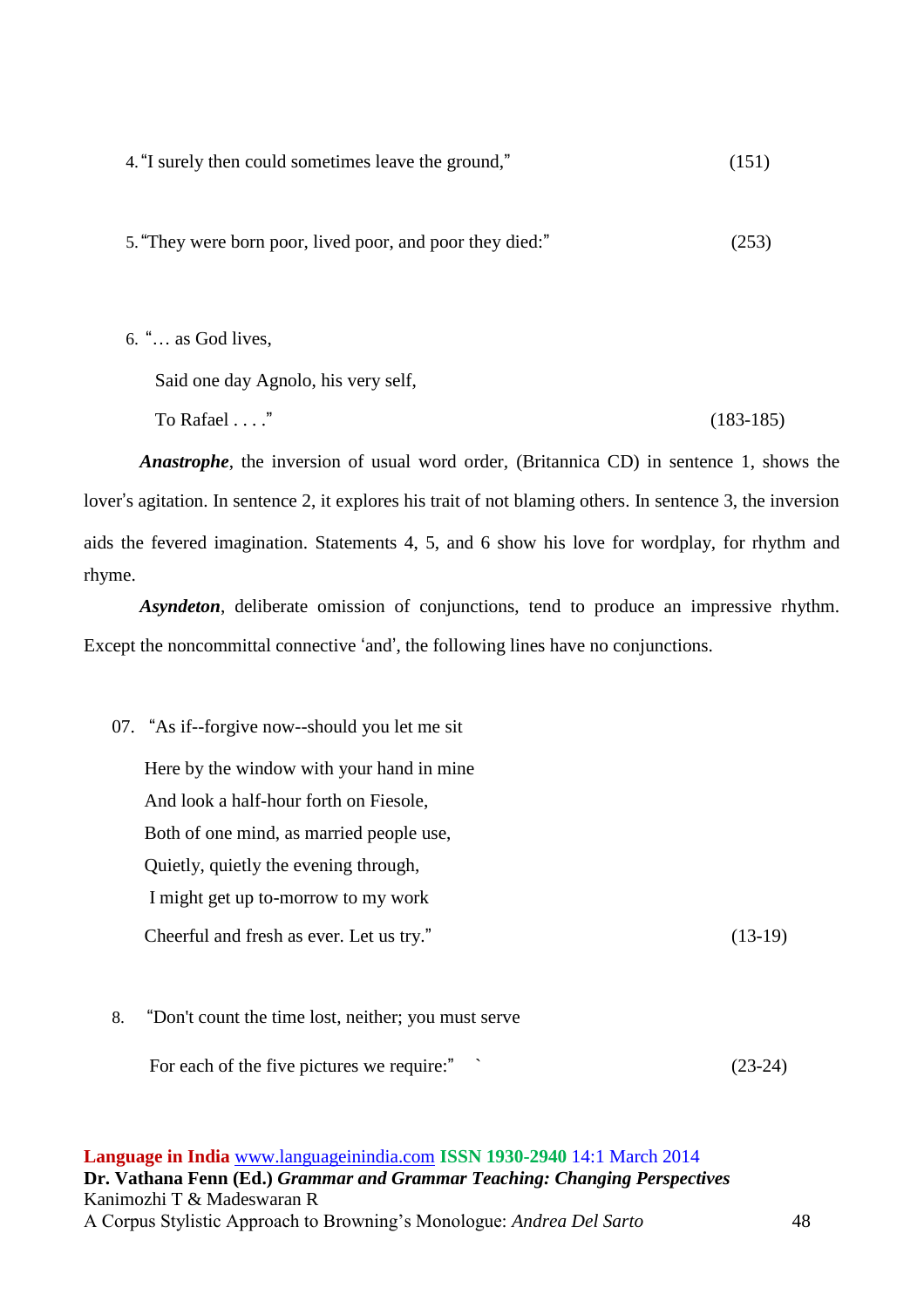| 9. "I feel he laid the fetter: let it lie!"                                                            | (52)        |  |
|--------------------------------------------------------------------------------------------------------|-------------|--|
| 10. "--Dream? strive to do, and agonize to do,                                                         |             |  |
| And fail in doing. I could count twenty such"                                                          | $(70-71)$   |  |
| 11. "And thus we half-men struggle. At the end,                                                        |             |  |
| God, I conclude, compensates, punishes."                                                               | $(140-141)$ |  |
| 12. "One arm about my shoulder, round my neck,                                                         |             |  |
| The jingle of his gold chain in my ear,                                                                |             |  |
| I painting proudly with his breath on me,                                                              |             |  |
| All his court round him, seeing with his eyes,                                                         |             |  |
| Such frank French eyes, and such a fire of souls                                                       |             |  |
| Profuse, my hand kept plying by those hearts,--                                                        |             |  |
| And, best of all, this, this, this face beyond,                                                        |             |  |
| This in the background, waiting on my work,                                                            |             |  |
| To crown the issue with a last reward!"                                                                | $(156-164)$ |  |
| 13. "Tis done and past: 'twas right, my instinct said:"                                                | (167)       |  |
| The highest use of <i>Ellipsis</i> , the deliberate omission of words, (Oxford, 2008, p. 240) stresses |             |  |
| the presence of the submerged, troubled soul in Andrea del Sarto:                                      |             |  |
| 14. "Treat his own subject after his own way,                                                          |             |  |
| Fix his own time, accept too his own price,                                                            |             |  |

When next it takes mine."  $(6-9)$ 

And shut the money into this small hand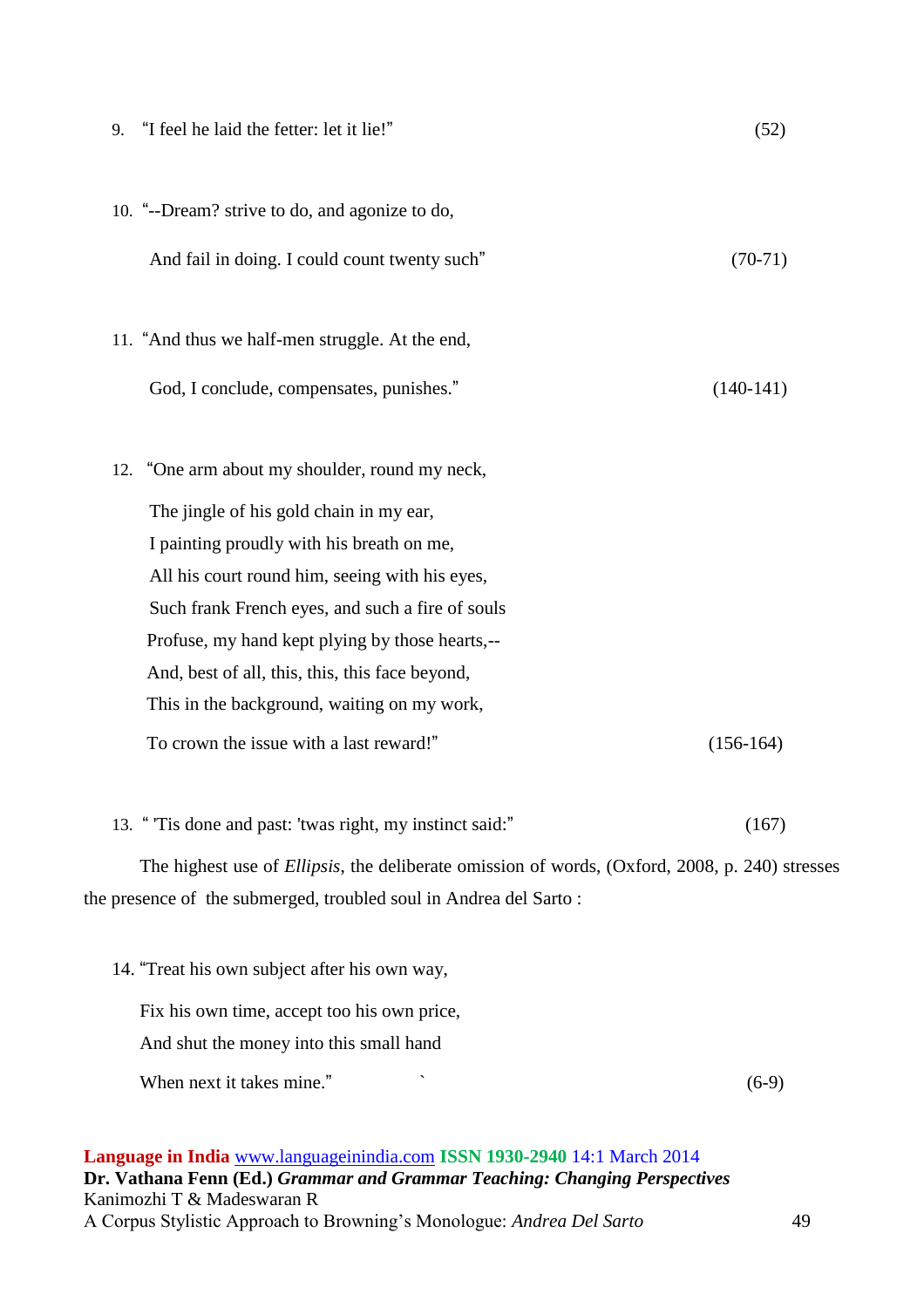| $\overline{\phantom{a}}$<br>15. "I, painting from myself and to myself, |             |
|-------------------------------------------------------------------------|-------------|
| Know what I do, am unmoved by men's blame                               |             |
| Or their praise either"                                                 | $(90-92)$   |
|                                                                         |             |
| 16. "In this world, who can do a thing, will not;                       |             |
| And who would do it, cannot, I perceive:"                               | $(137-138)$ |
|                                                                         |             |
| 17. "To-morrow, satisfy your friend."                                   | (234)       |
| 18. "Since there my past life lies, why alter it?"                      | (246)       |
|                                                                         |             |
| 19. "I took his coin, was tempted and complied,                         |             |
| And built this house and sinned, and all is said."                      | $(248-249)$ |
|                                                                         |             |
| <i>Epizeuxis</i> , in data 20 and 21, shows the speaker's excitement    |             |
|                                                                         |             |
| 20. "And, best of all, this, this, this "                               | (162)       |
| 21. "Finish the portrait out of hand--there, there,                     |             |
|                                                                         |             |
|                                                                         |             |
| Cousin's freak."                                                        | $(236-239)$ |
|                                                                         |             |

## **2.3. Lexico-Syntactic Choices**

*Simile* is an explicit comparison which is conventionally identified by the use of 'as/like'. The simile, in the line below, shows the longing of the lover for his beloved, Lucrezia: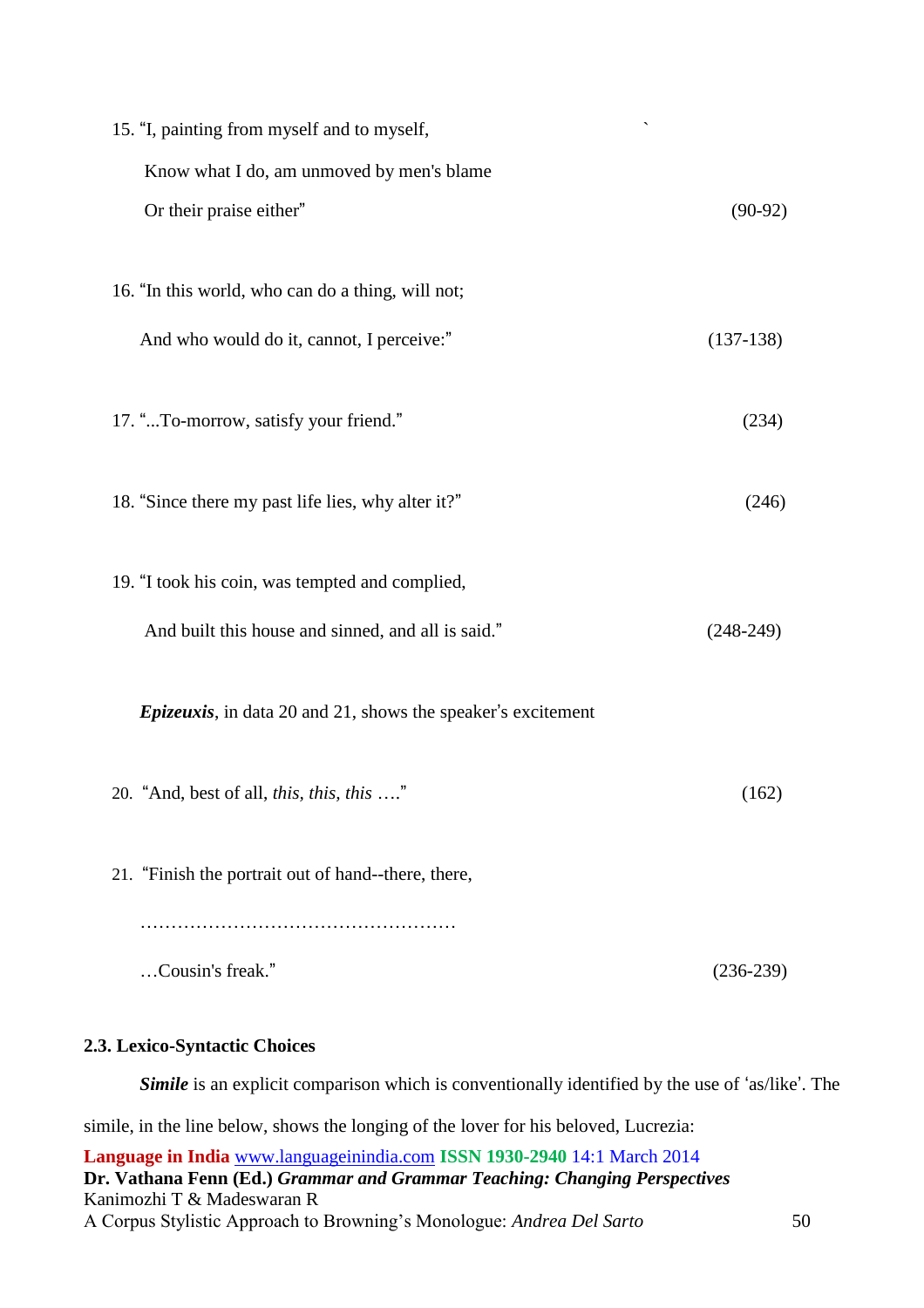| 22. "Both of one mind, as married people use,"                        | (16)      |
|-----------------------------------------------------------------------|-----------|
| <b>Metaphor</b> , the implicit comparison, adds beauty to the lyrics: |           |
| 23. "Your soft hand is a woman of itself,                             |           |
| And mine the man's bared breast"                                      | $(21-22)$ |
| 24. "My face, my moon, my everybody's moon"                           | (29)      |
| 25. "And i'm the weak-eyed bat"                                       | (169)     |

*Hyperbole*, "the bold over statement, or the extravagant exaggeration of fact" (Abrams 133), is also identified:

| 26. "Your soft hand is a woman of itself,"             | (21)  |
|--------------------------------------------------------|-------|
| 27. "In that humane great monarch's golden look,-"     | (153) |
| 28. "You called me, and I came home to your heart"     | (172) |
| 29. "Let my hands frame your face in your hair's gold" |       |

The artist exaggerates the hand, in sentence 26, by calling it a woman by itself. The great monarch can ornament himself with precious jewels, made of gold. But it is humanly impossible to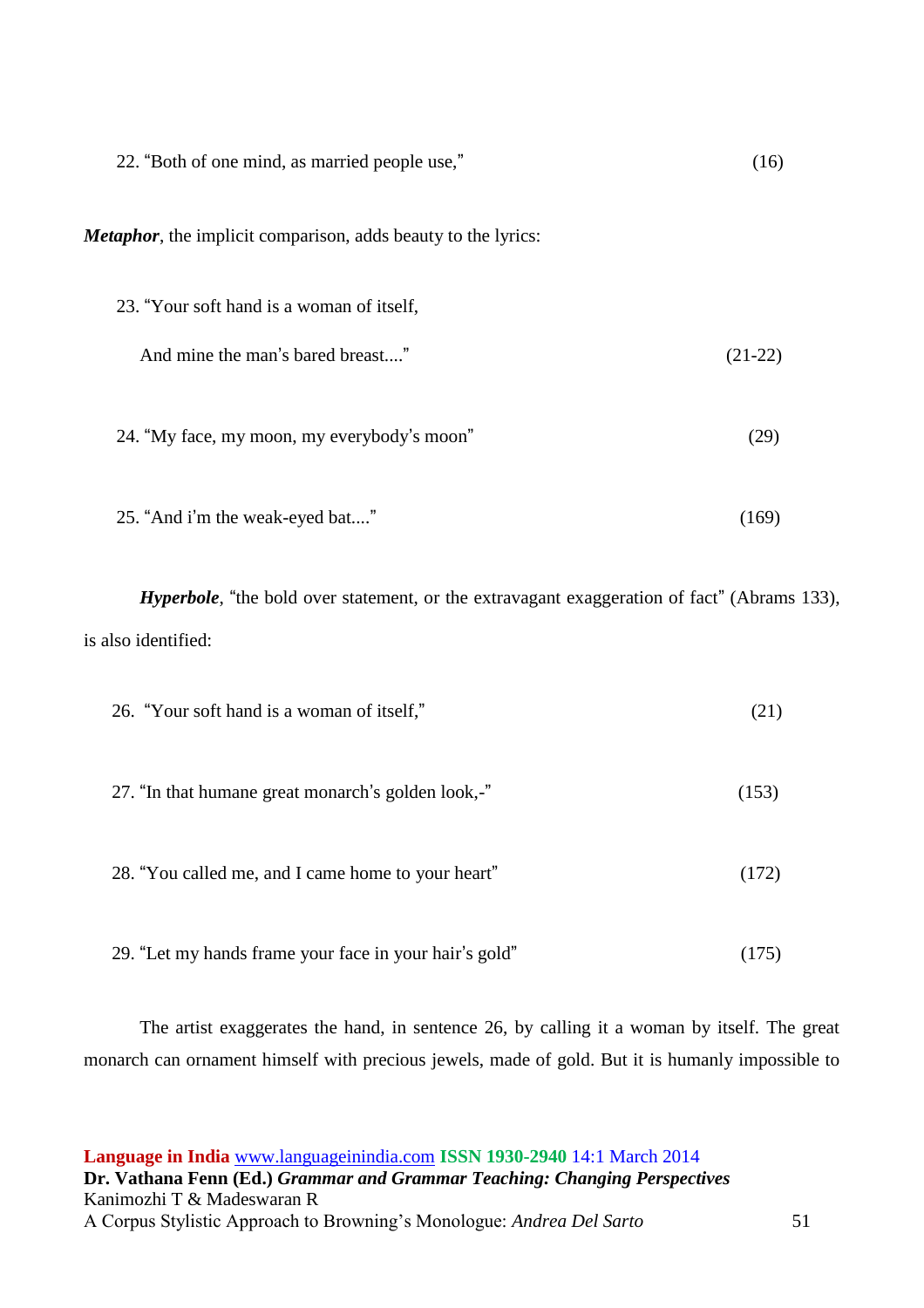give the 'golden look', as mentioned in the  $27<sup>th</sup>$  statement. Again, as in no. 28, it is highly imaginative that a human being- del Sarto- took home in her heart.

*Synecdoche* is a figure of speech in which 'a part of something is used to signify the whole, or the whole is used to signify a part' (Abrams 109):

30. "My face, my moon, my everybody's moon," (29)

31. "Your soft hand is a woman of itself,

And mine the man's bared breast...." (21-22)

Here, 'face and moon' represent Lucrezia. Her hand signifies a woman and his a man's breast, in 31.

*Parenthesis* is the insertion of words that interrupt the normal syntactical flow of the sentence. (Alabi 163). The selected corpus is brimming with the device, which aids the reader to penetrate into the persona's mind. Few examples of this type are:

32. "I do what many dream of, all their lives,

 --Dream? strive to do, and agonize to do, And fail in doing. I could count twenty such On twice your fingers, and not leave this town, Who strive--you don't know how the others strive To paint a little thing like that you smeared Carelessly passing with your robes afloat,--" (69-75)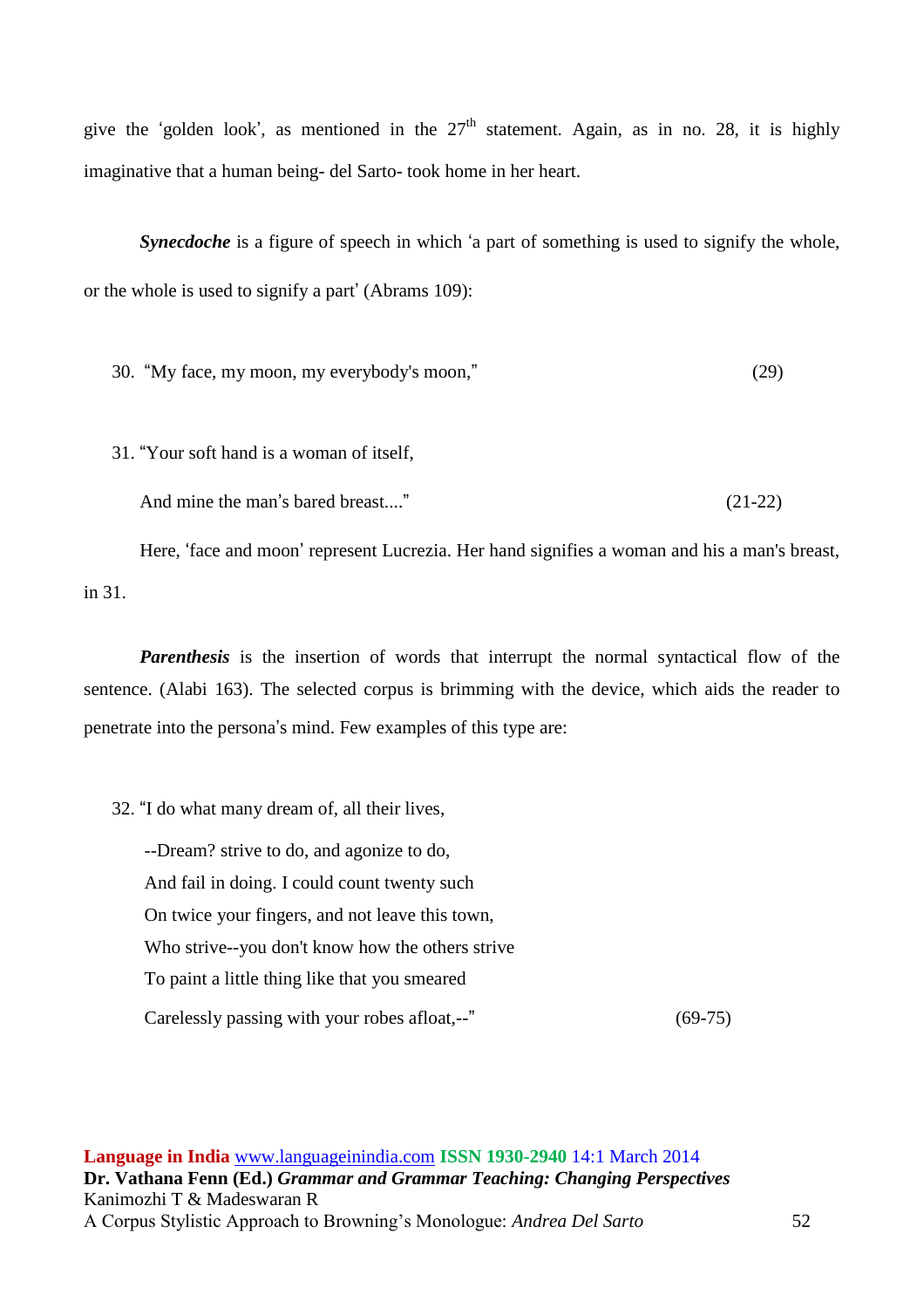| 33. "Yonder's a work now, of that famous youth                                                                                                                                       |             |
|--------------------------------------------------------------------------------------------------------------------------------------------------------------------------------------|-------------|
| The Urbinate who died five years ago.                                                                                                                                                |             |
| ('Tis copied, George Vasari sent it me.)"                                                                                                                                            | $(104-106)$ |
| 34. "Above and through his art--for it gives way;                                                                                                                                    |             |
| That arm is wrongly put--and there again--                                                                                                                                           |             |
| A fault to pardon in the drawing's lines,                                                                                                                                            |             |
| Its body, so to speak: its soul is right,                                                                                                                                            |             |
| He means right--that, a child may understand."                                                                                                                                       | $(110-114)$ |
| 35. "But all the play, the insight and the stretch--                                                                                                                                 |             |
| (Out of me, out of me! And wherefore out?                                                                                                                                            |             |
| Had you enjoined them on me, given me soul,                                                                                                                                          |             |
| We might have risen to Rafael, I and you!                                                                                                                                            |             |
| Nay, Love, you did give all I asked, I think--                                                                                                                                       |             |
| More than I merit, yes, by many times."                                                                                                                                              | $(116-121)$ |
| 36. "But had you--oh, with the same perfect brow,                                                                                                                                    |             |
| And perfect eyes, and more than perfect mouth,                                                                                                                                       |             |
| And the low voice my soul hears, as a bird                                                                                                                                           |             |
| The fowler's pipe, and follows to the snare --                                                                                                                                       |             |
| Had you, with these the same, but brought a mind!"                                                                                                                                   | $(122-126)$ |
| 37. "The triumph was--to reach and stay there; since                                                                                                                                 |             |
| I reached it ere the triumph, what is lost?                                                                                                                                          |             |
| Let my hands frame your face in your hair's gold,                                                                                                                                    |             |
| Language in India www.languageinindia.com ISSN 1930-2940 14:1 March 2014<br>Dr. Vathana Fenn (Ed.) Grammar and Grammar Teaching: Changing Perspectives<br>Kanimozhi T & Madeswaran R |             |

A Corpus Stylistic Approach to Browning's Monologue: *Andrea Del Sarto* 53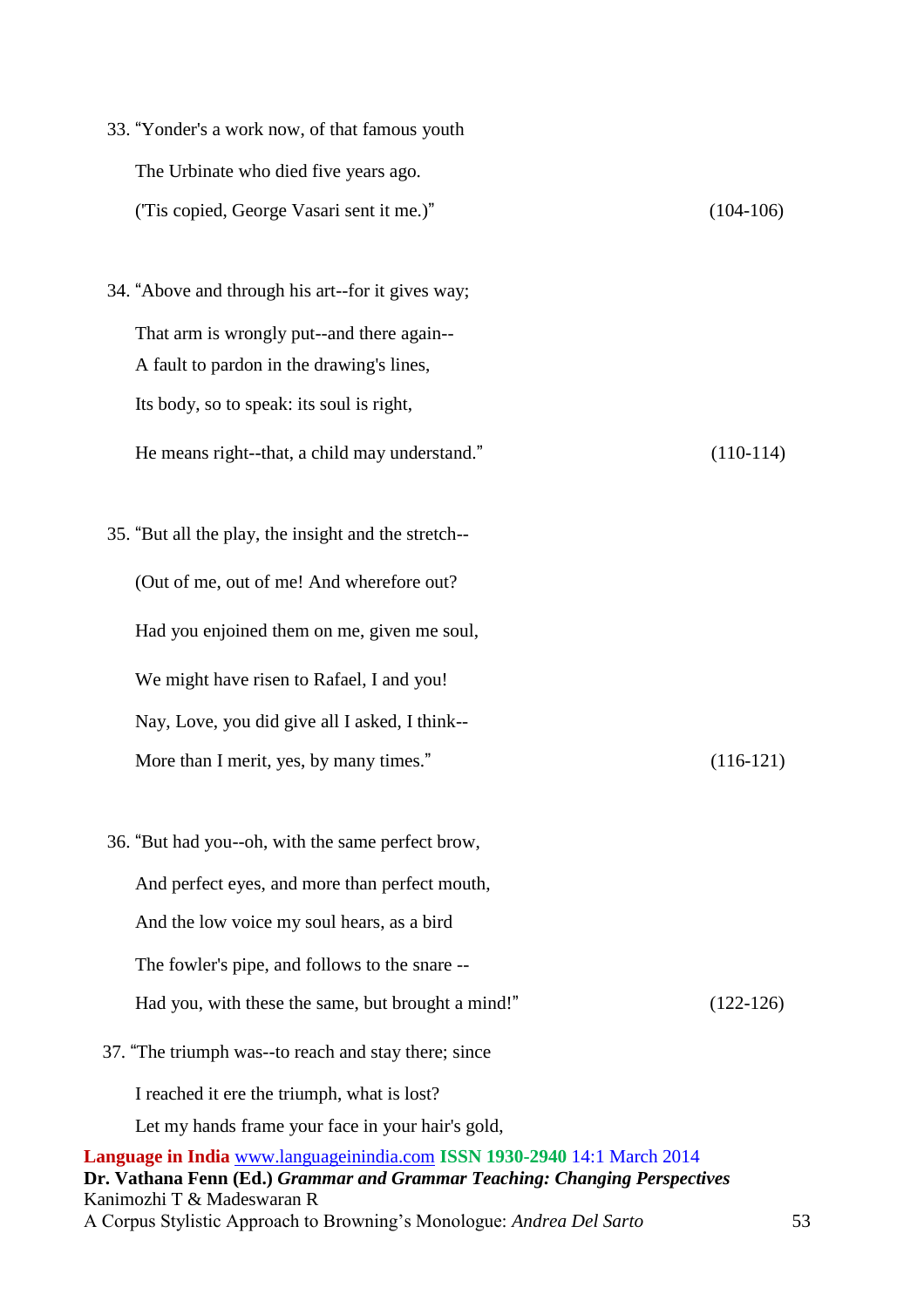You beautiful Lucrezia that are mine! "Rafael did this, Andrea painted that; "The Roman's is the better when you pray, "But still the other's Virgin was his wife--" Men will excuse me." (173-180)

*The figure of speech* reemphasizes the self explaining eagerness of the speaker.

#### **3. Findings**

Analysis of the data proves that *redoubling* has no room in the interpretation of a single work. It is also found that the corpus stylistic approach, which holds grammar as the unequivocal centre is one of the best means to regulate the *idea of freeplay.* The interdependency between Grammar and Corpus stylistics is proved by the study which fully deals with the parts of speech and their types. The manual concordance, further, highlights the majority of concrete nouns (81.679%), especially, Proper nouns & Pronouns (**54.906%**). The higher rate of the personal pronoun I (63) unveils the selfadoring soul of Andrea del Sarto. The abstract nouns (18.320%) are comparatively less in number. The lesser quantity falsifies the investigator's hypothesis -- the artist might use more number of abstract nouns. Analysis of the Lexico-syntactic patterns and choices prove that each of these elements enhances the dramatic as well as poetic qualities of the lyric. The findings ensure the undeniable role of Parentheses and Ellipses in making the lyric a resounding success, in spite of its obscurity.

======================================================================

#### **References**

- 1. Abrams, M.H., & Galt Harpham , Geoffrey. (2009). *A Handbook of Literary Terms*. Delhi: Cengage Learning India.
- 2. Albert, Edward. ( 2007). *History of English Literature*. New Delhi: Oxford Press.
- 3. Browning, Robert. (2007) *The Poems of Robert Browning*. London: Wordsworth Editions.
- 4. Elliott, Julia., Anne Knight., & Chris Cowley. (Eds.). (2008). *Oxford Dictionary & Thesaurus.*  New Delhi: Oxford Press.